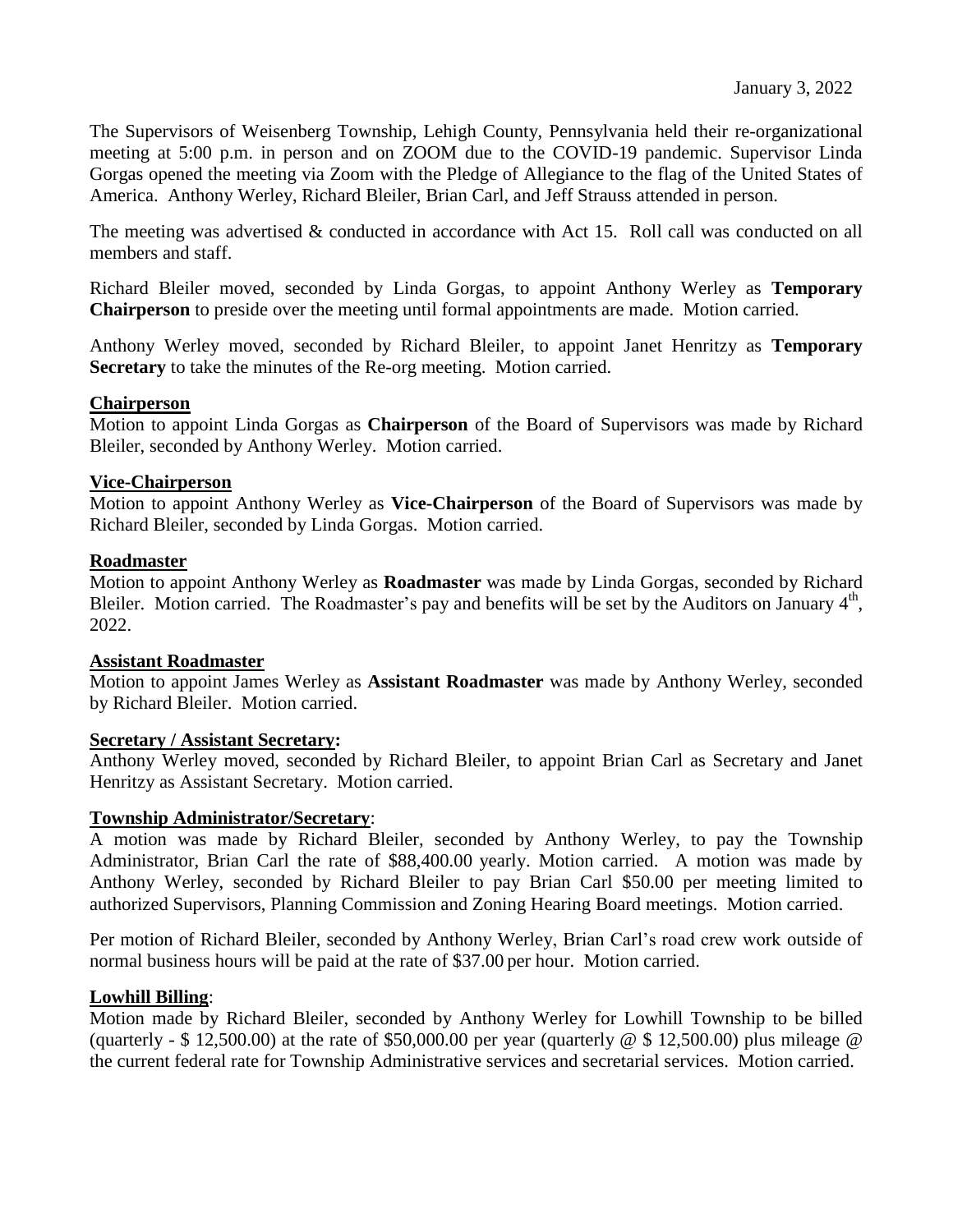# **Treasurer**:

A motion was made by Richard Bleiler, seconded by Anthony Werley, to appoint Jeff Strauss as Treasurer at the rate of \$43,000.00. Motion carried.

### **Pension**:

Per motion of Linda Gorgas, seconded by Richard Bleiler, a 12% pension plan contribution applies to all full-time employees. Motion carried.

## **Raises**:

A motion was made by Richard Bleiler, seconded by Linda Gorgas, to give a \$1.00 per hour raise to following full-time employees. The rates shall be listed below. Motion carried.

Assistant Roadmaster and Repairman James Werley – \$29.56

Labor and Equipment Operator Richard Reppert – \$26.58

Labor and Equipment Operator Warren Loch – \$26.58

Labor and Equipment Operator Richard Bortz – \$26.58

Labor and Equipment Operator Sean Peters – \$22.00 with a raise to \$24.00 when he acquires his CDL license.

A motion was made by Anthony Werley, seconded by Richard Bleiler to increase the Secretary/Administrative Alternate Janet Henritzy – Salary to \$53,580.00 and \$50.00 per meeting pay will also apply to all authorized Supervisors and Planning Commission meetings. Motion carried.

Elected Supervisors – Wages set by Auditors

Richard Bleiler moved seconded by Anthony Werley, to reappoint the three Supervisors and the Secretary to the Pension Board. The Secretary is to be the Plan Administrator. Trustees are the Secretary and Chairman of the Board. Motion carried.

# **Temporary Help**:

A motion was made by Linda Gorgas and seconded by Anthony Werley to hire temporary help (as needed) at the following rate: Laborer and truck drivers are set at \$25.00 per hour. Any other temporary help (as needed) will have a rate set and approved by the Board of Supervisors. Temporary help is defined to be limited to 30 days per person per year authorized without prior approval but with notification to the Chairperson. Additional time must be approved by the Board of Supervisors. Motion carried.

A motion was made by Richard Bleiler, seconded by Anthony Werley to set the rate for temporary help (as needed) for office work at \$15.00 per hour. Motion carried.

### **Zoning Officer/Alternate Zoning Officer**:

A motion was made by Anthony Werley, seconded by Richard Bleiler, appointing Brian Carl as zoning officer for all zoning actions. Alternate zoning officer is Barry Isett & Associates. Motion carried.

### **Township Engineer**:

A motion was made by Richard Bleiler and seconded by Anthony Werley to retain Barry Isett & Associates as Township Engineer. Motion carried.

### **Township Solicitor**:

A motion was made by Anthony Werley and seconded by Richard Bleiler to retain Norris, McLaughlin, PA as Township Solicitor. Motion carried.

### **Special Counsel:**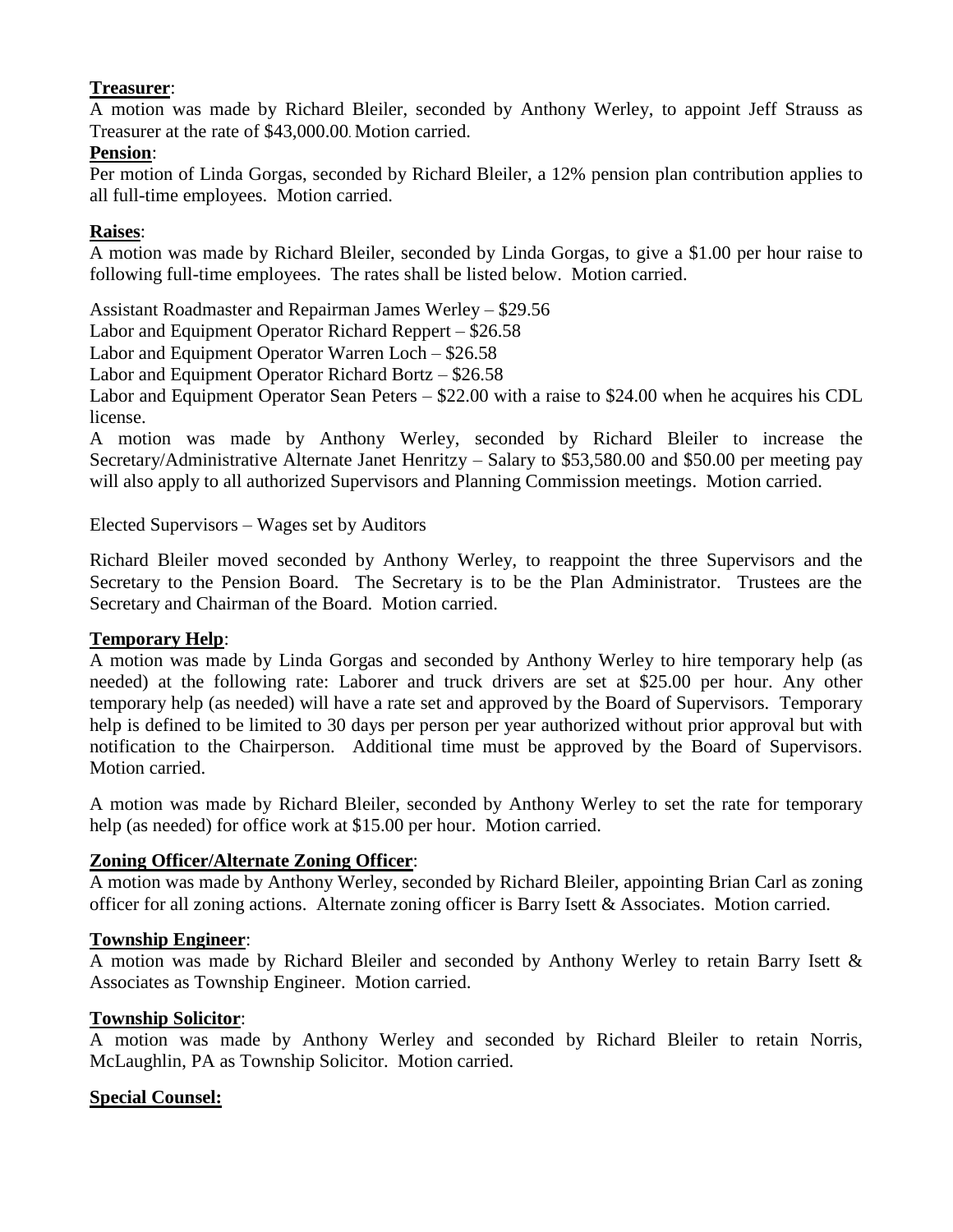A motion was made by Richard Bleiler and seconded by Anthony Werley to retain Kozloff Stoudt Attorneys as special counsel for the Township. Motion carried.

## **Township Banking**:

A motion was made by Anthony Werley and seconded by Richard Bleiler to retain the New Tripoli Bank for Township business. Motion carried.

## **Vacancy Board**:

A motion was made by Richard Bleiler and seconded by Anthony Werley to appoint Brian Carl as Chairman of the Vacancy Board. The Vacancy Board also consists of any two of the three elected Supervisors. Motion carried.

# **Voting Delegate for PSATS 2022 Convention**:

A motion was made by Anthony Werley and seconded by Richard Bleiler electing Linda Gorgas as voting delegate at the Annual PSATS Convention in Hershey, Pennsylvania. Any additional authorized employees will be granted permission to attend. Motion carried.

## **Planning Commission Appointment (4 year term)**:

Done at the December Board Meeting.

## **Zoning Hearing Board Appointment (3 year term)**:

Done at the December Board Meeting.

## **U.C.C. Appeals Board Appointment**:

A motion was made by Richard Bleiler and seconded by Anthony Werley to reappoint Leroy Sorensen and Asa Hughes to the U.C.C. Appeals Board. Motion carried.

### **Northwestern Recreation Commission Representative/Weisenberg & Lowhill Historical Society**:

A motion was made by Anthony Werley and seconded by Richard Bleiler to appoint Richard Bleiler to the Recreation Commission. The responsibility will be shared with all Supervisors. Anthony Werley will be the representative for the Historical Society. Motion carried.

### **Ontelaunee Park Veterans/War Memorial Representative:**

A motion was made by Anthony Werley, and seconded by Linda Gorgas to appoint Richard Bleiler to serve as a representative for the Ontelaunee Park Veterans/War Memorial committee. Motion carried.

### **Sewage Enforcement Officer**:

A motion was made by Richard Bleiler and seconded by Anthony Werley to appoint Christopher Noll of Keystone Consulting Engineers as Sewage Enforcement Officer. Motion carried.

## **Building Inspector**:

Anthony Werley moved, seconded by Richard Bleiler, to appoint Barry Isett & Associates as Residential, Commercial and Industrial Construction Inspector. Motion carried.

# **Township Representative for the Lehigh Valley Insurance Co-op Board**:

Richard Bleiler moved, seconded by Anthony Werley, to appoint Brian Carl as the Township Representative to the Lehigh Valley Insurance Co-op Board. Motion carried.

### **Health Officer**:

Anthony Werley moved, seconded by Richard Bleiler, to appoint Barry Isett & Associates as Health Officer. Motion carried.

# **Open Records Officer**: